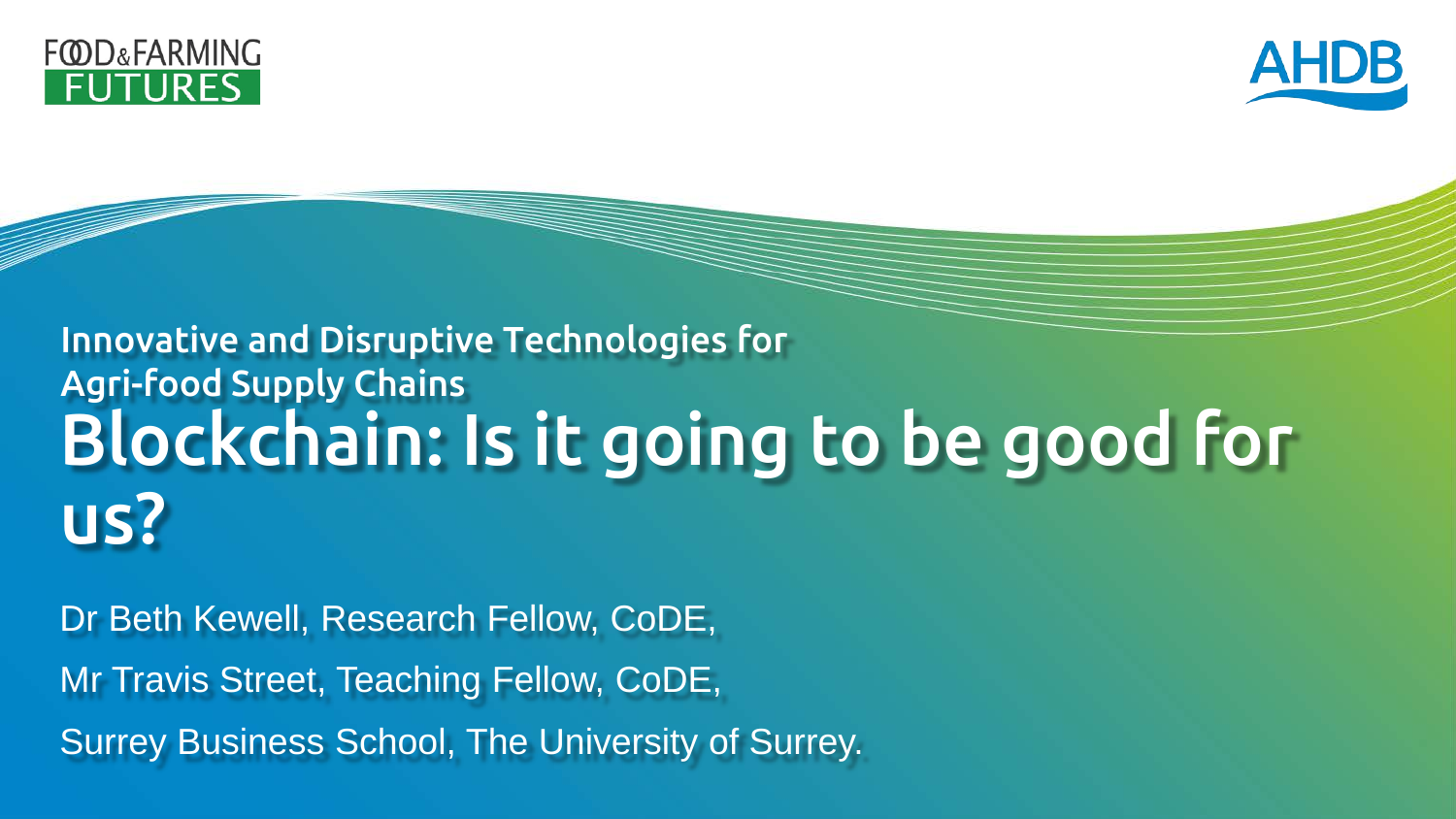### How Blockchain Works…

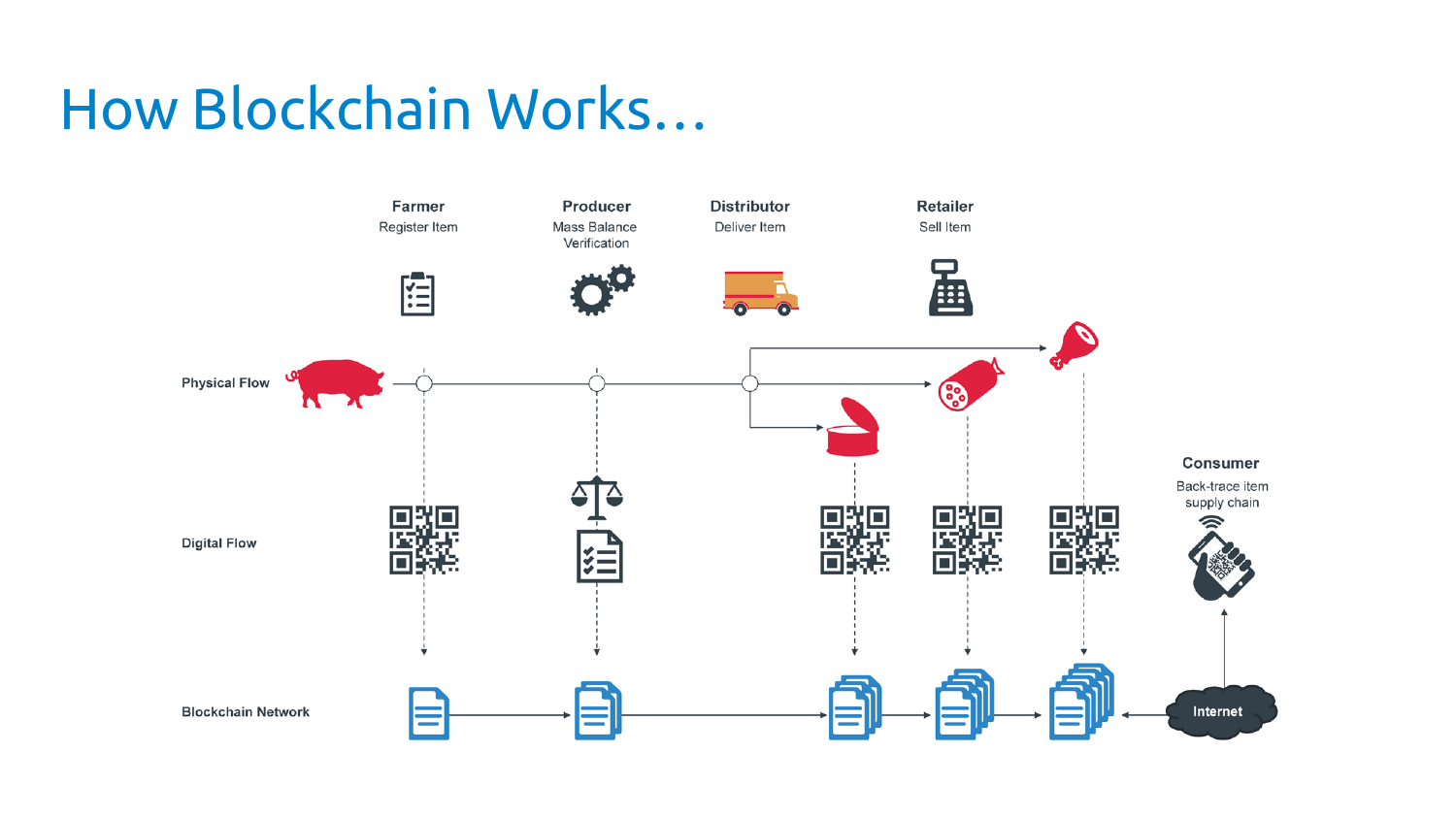### Blockchain: A Promissory Technology?

#### **Disruption**

• Has the potential to disrupt every business sector and every profession

#### **What it does…**

- Makes transactions highly secure <u>and immutable t</u>hanks to its underlying cryptography
- Offers 100% transparency (if that's what you want)
- Can be used in conjunction with AI, 5G and I o T

This is why it's timely

#### **Dampeners**

- The power problem (it uses vast amounts of energy)
- Scale-down (of equipment size and running costs)
- Scale-up in ways that make it practical for businesses and consumers

Reality check: the above represents a significant scientific chasm

Reskilling will be a requirement for many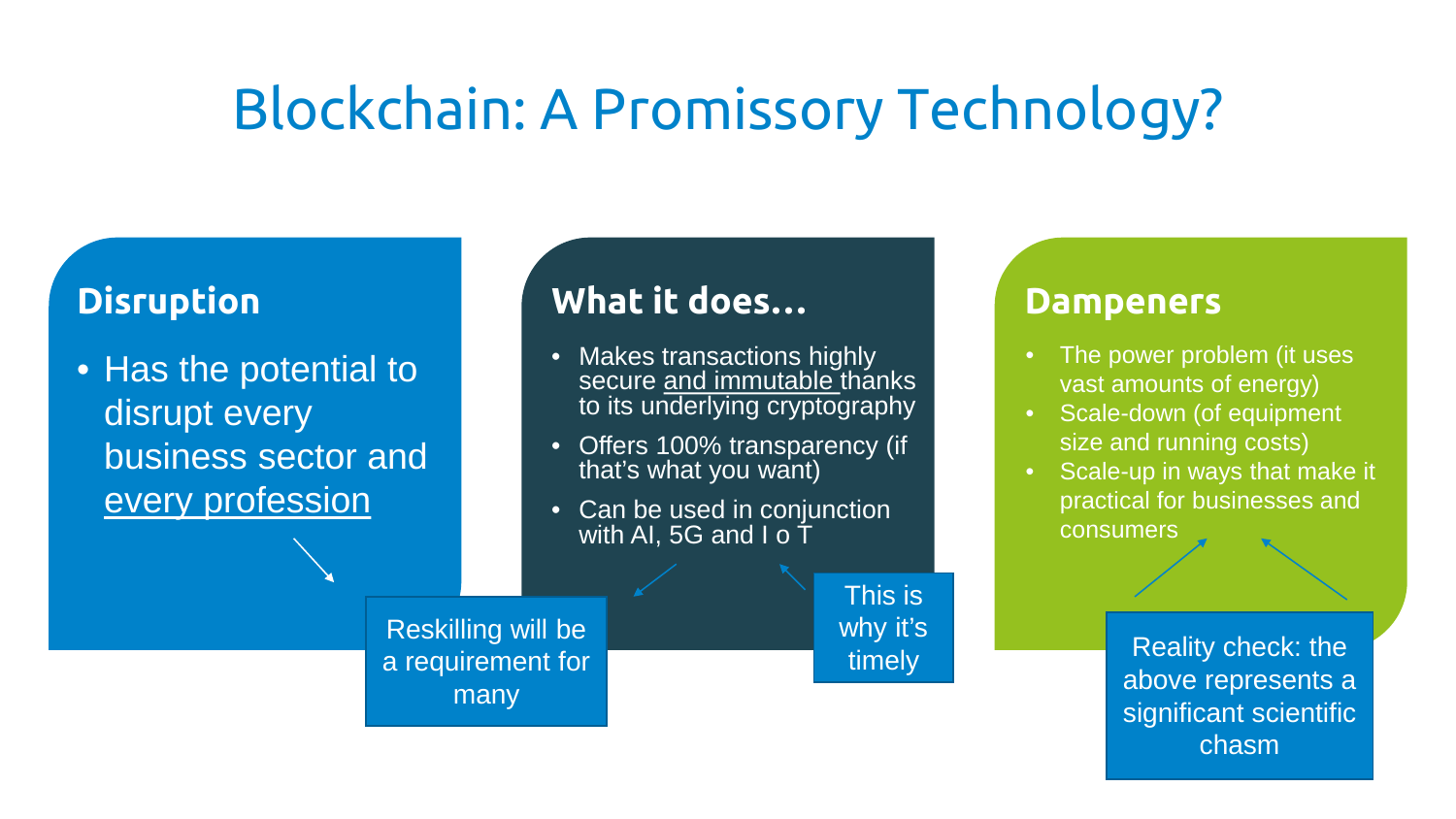### Blockchain/ Permissioned Ledger Usecases

- Finance (e.g. remittances)
- Law (e.g. The Land Registry)
- Manufacturing (e.g. automotive)
- Extraction industries (e.g. diamonds)
- Health (e.g. data analytics/wearables)
- Energy (e.g. renewables)
- Food (e.g. Provenance)
- Conservation (e.g. wildlife tracking)
- Artisan / craft industries (e.g. preserving Malaysian weaving traditions)
- Misc (e.g. weddings!)

• "Blockchain for 2018 and Beyond" by Kevin Doubleday of Fluree DB:

• [https://medium.com/fluree/blockchain](https://medium.com/fluree/blockchain-for-2018-and-beyond-a-growing-list-of-blockchain-use-cases-37db7c19fb99)for-2018-and-beyond-a-growing-listof-blockchain-use-cases-37db7c19fb99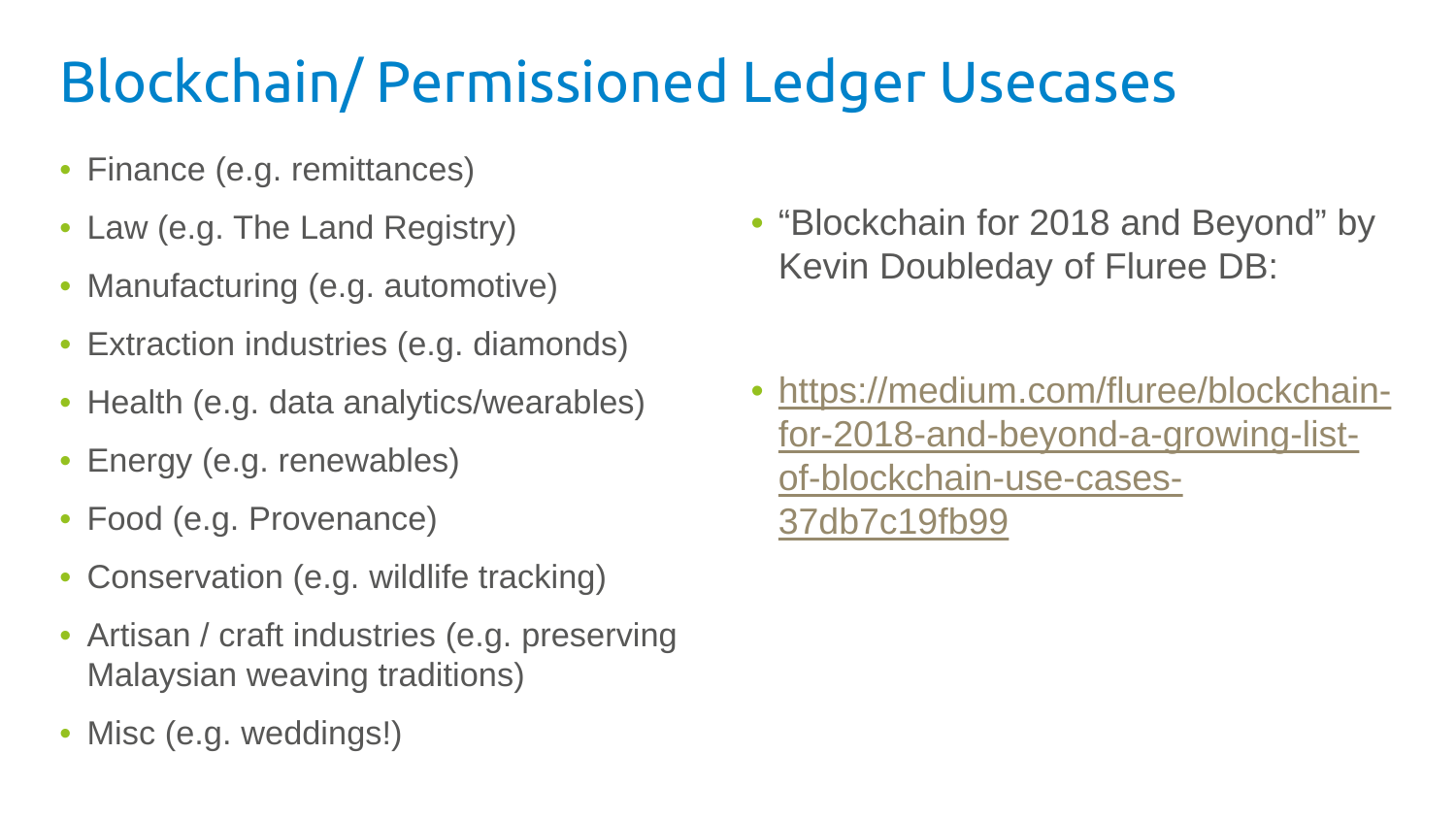

### Blockchain: Hype or Hope?



**While blockchain technology has been in use since 2009, this chart shows that its has only entered into the mainstream since 2016:**

<https://trends.google.com/trends/explore?date=all&q=blockchain>

#### **"2017: The Year Blockchain Got Weird"**

**[https://www.coindesk.com/2017-year](https://www.coindesk.com/2017-year-blockchain-got-weird/)blockchain-got-weird/**

**"Our Top 5 Bitcoin "Good News" Stories of 2017"** 

**"2017 has been a banner year for bitcoin and blockchain technology"**

[https://bitcoinmagazine.com/articles/our-top-5](https://bitcoinmagazine.com/articles/our-top-5-bitcoin-good-news-stories-2017/) bitcoin-good-news-stories-2017/

**"26,000 blockchain projects launched in 2016, 92 percent are now dead"**

**[https://thenextweb.com/hardfork/2017/11/09/deloitte](https://thenextweb.com/hardfork/2017/11/09/deloitte-blockchain-26000-projects)blockchain-26000-projects**

**"Hacks, Scams and Attacks: Blockchain's 2017 Disasters"**

<https://www.coindesk.com/hacks-scams-attacks-blockchains-biggest-2017-disasters/>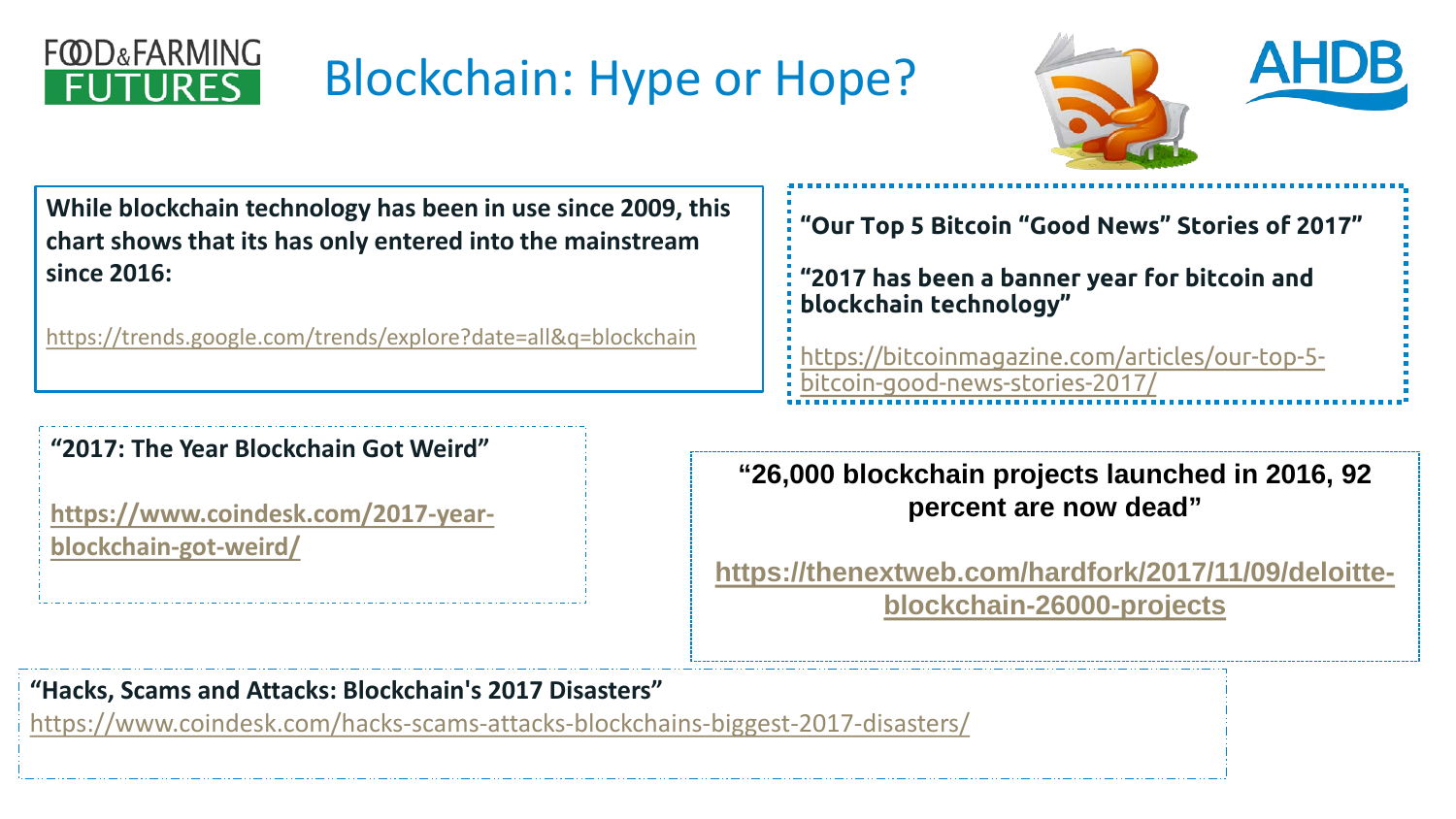



# Blankety Blank…??

Example: Distributed (or permissioned) ledger technology could finally solve <u>\_\_\_</u> and \_\_\_\_. It can reimagine \_\_\_\_. Having an unchangeable record can enable  $\_\_\_\_\_$  that will  $\_\_\_\_\_$ . The emerging use cases span the gamut from  $\underline{\hspace{1cm}}$ ,  $\underline{\hspace{1cm}}$ ,  $\underline{\hspace{1cm}}$  and  $\underline{\hspace{1cm}}$  to  $\underline{\hspace{1cm}}$  and  $\underline{\hspace{1cm}}$ .

Adapted from: Sullivan, T. (2018) "'Mad Libs' for Blockchain: Fill in the Blanks Now to Avoid Mistakes Before it's Too Late." Healthcare IT News http://www.healthcareitnews.com/news/mad-libs-blockchain-fill-blanks-now-avoid-mistakes-its-too-late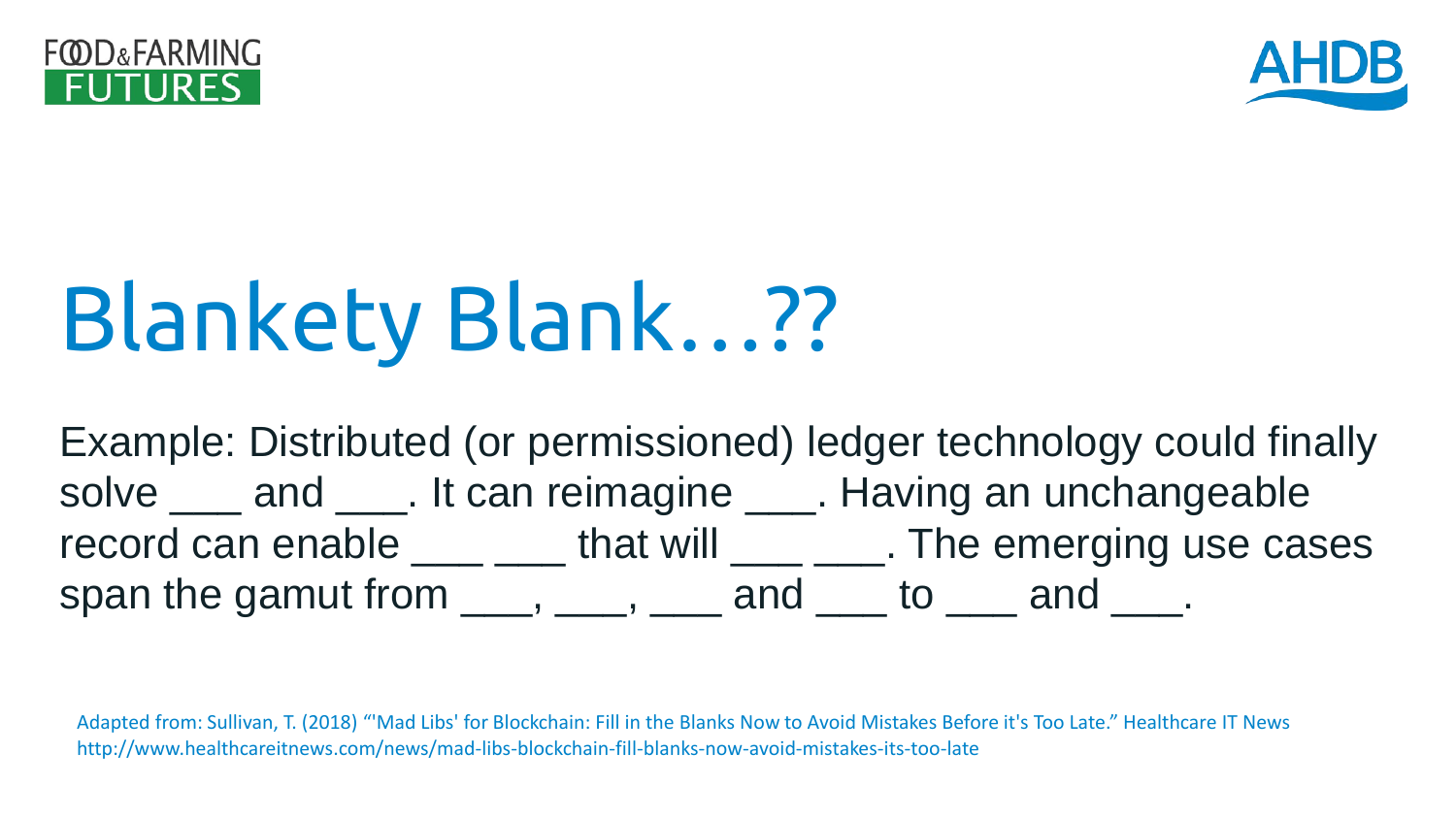



## What would you change if you had a permissioned ledger at your disposal?

Key affordances:

- **Immutability** meaning that information is **tamper proof** and can never be altered nor erased.
- **Traceability** based on being able to **see everything** that's moving through the blockchain / across the ledger at a glance.
- **Sensor** technology linked to the blockchain.
- **Wearable devices** linked to the blockchain.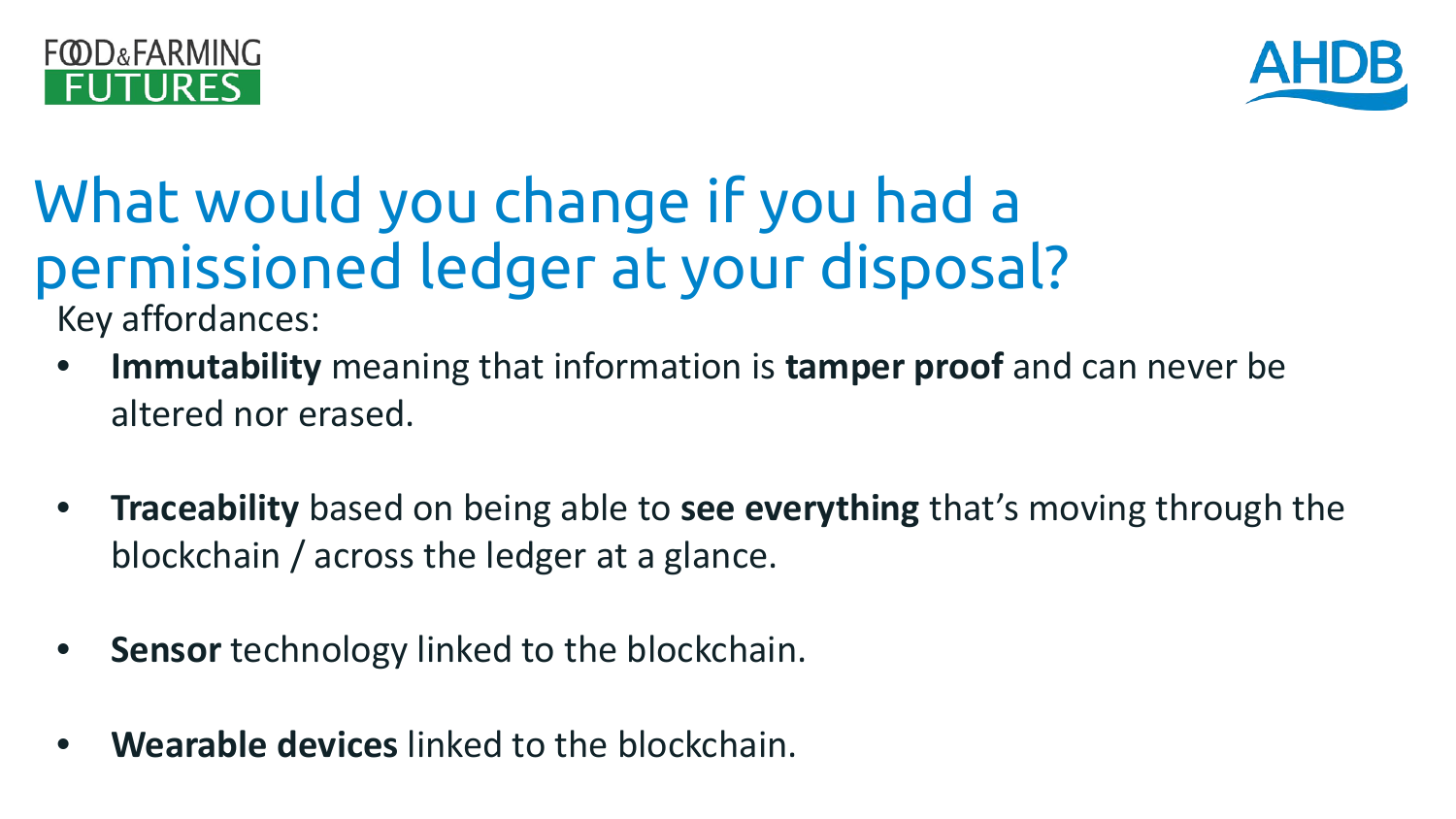#### **FOD&FARMING JTURES**

right for

you?

Is



**AHDB** 

Maull, R., Godsiff, P., Mulligan, C., Brown, A., and Kewell, B. (2017) Distributed ledger technology: Applications and implications. Strategic Change, September 2017, Wiley. DOI: 10.1002/jsc.2148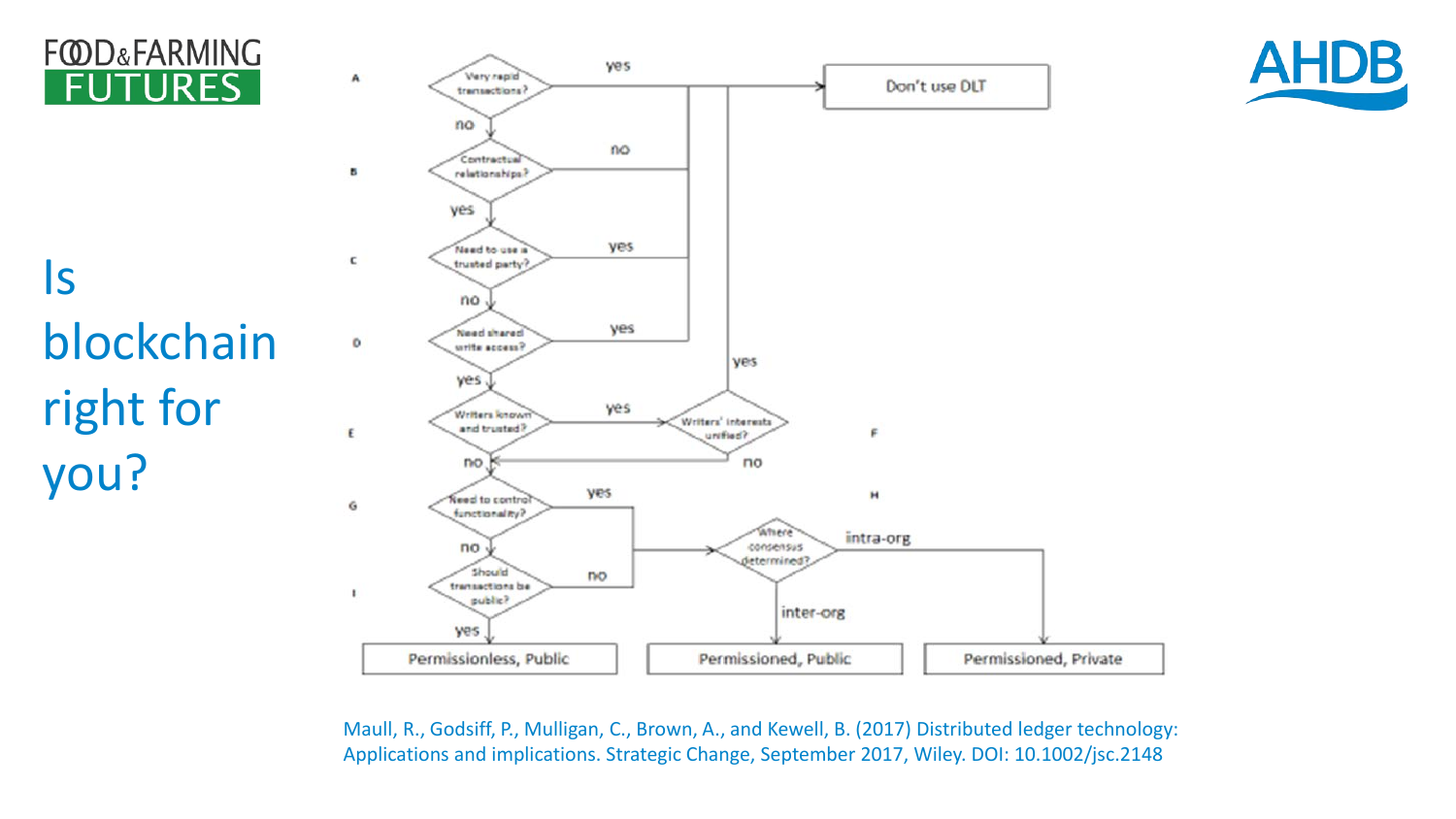### Blockchain 4 Good?

#### **Kranzberg's Laws**

• Technology isn't moral…but it can be used to advance social and environmental wellbeing

refugee programme) **Remittances** (egs. farming and solar

#### **B4G examples Moral impetus**

• A force for good that could tame 'wicked problems' which defy resolution by conventional means

Kewell, B., Adams, R., and Parry, G. (2017) Blockchain for Good? Strategic Change, September 2017, Wiley. DOI: 10.1002/jsc.2143.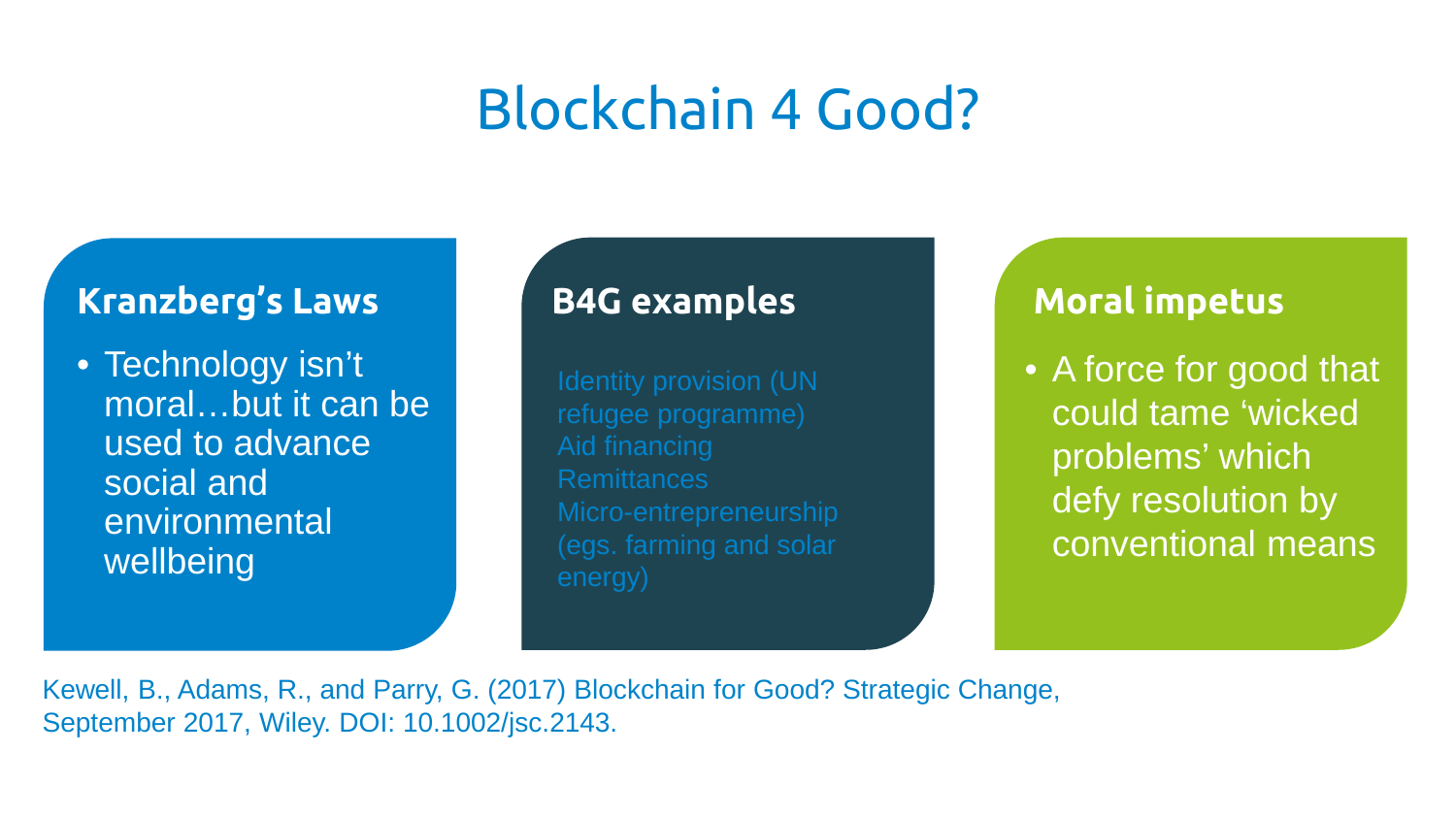### Batchblock – https://batchblock.com

- **Mite resistance to Acaricide is on the rise in Uganda due to either improper use and dilution of the concentrate (i.e. spraying mites with a dilution that is not strong enough to eradicate the pest), which is an issue from an educational standpoint, or product tampering (i.e.. the product intended for use is a forgery). In some cases, both cases may play a role in the rise of mite resistance.**
- **Batch Block will develop a single use case around the latter scenario; tracking a package of Acaricide to remove the uncertainty of its provenance. Batch Block will track the package from its production facility, to import/export vessels, and finally to the end-point destination(s). These end-point destinations may include small pharmacies, and/or livestock chemical distributors.**